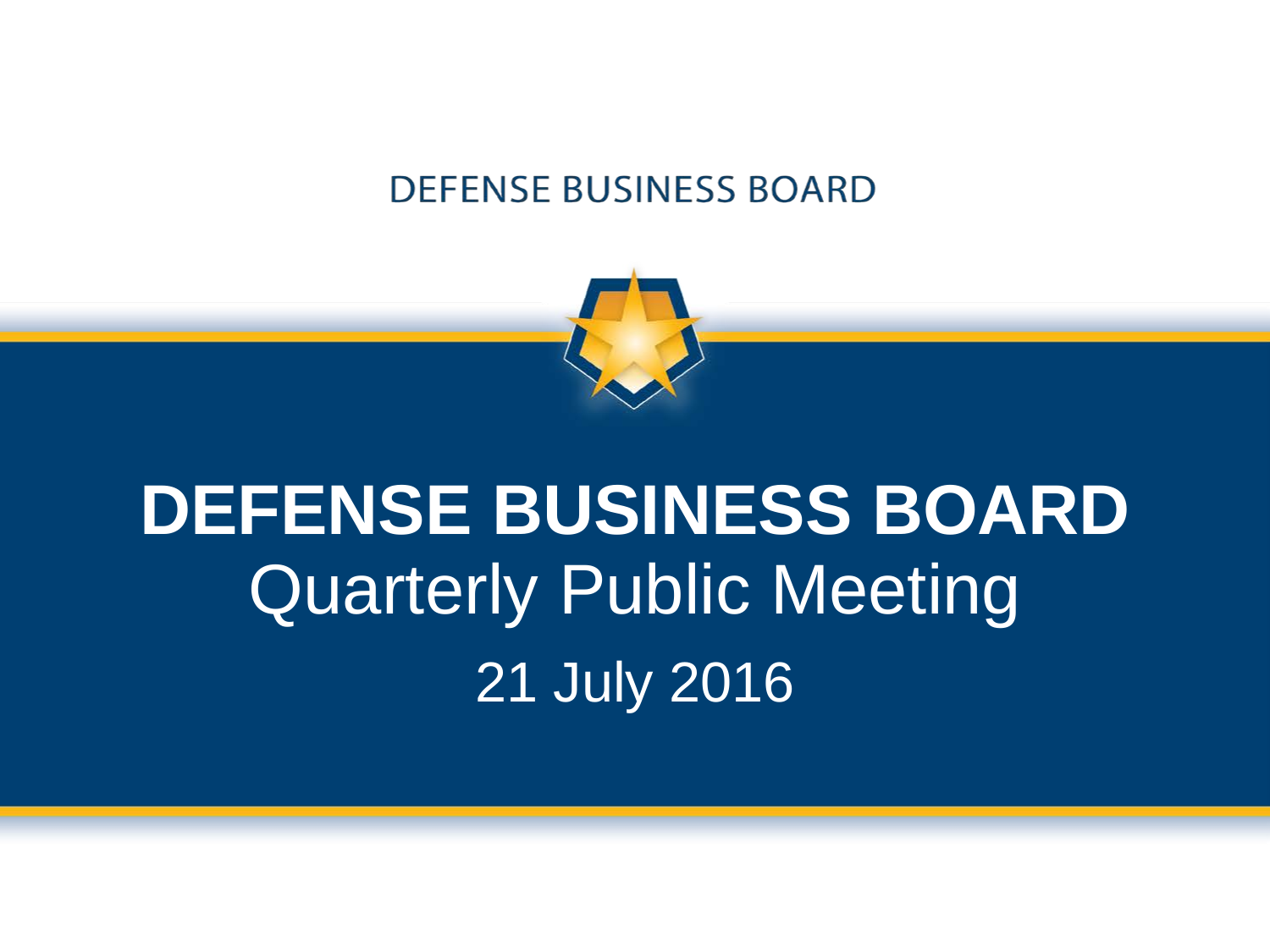## **DBB Public Meeting Agenda**

1:00– 1:05 PM:\* Opening statement from Designated Federal Officer 1:05 – 1:20 PM: Presentations on:

- *"Logistics as a Competitive War Fighting Advantage"*  by Arnold Punaro, Task Group Chair
- *"Best Practices for the Business of Test and Evaluation"*  by Bill Phillips, Task Group Chair
- *"Future Models for Federally Funded Research and Development Center Contracts"*

by Phil Odeen, Task Group Chair

1:20 – 2:00 PM: Presentation of and Deliberations on:

• *"Future Issues Facing the Department" led by Chairman Michael Bayer* 

2:00 – 2:10 PM: Public Comments/Statements (as time permits) 2:10 – 2:20 PM: Board Vote on *"Future Issues Facing the Department"*  2:20 – 2:30 PM: Future Work – *Michael Bayer, Board Chair* 2:30 PM: Adjourn Public Meeting

**2 \*Note: All times are tentative and subject to adjustment**

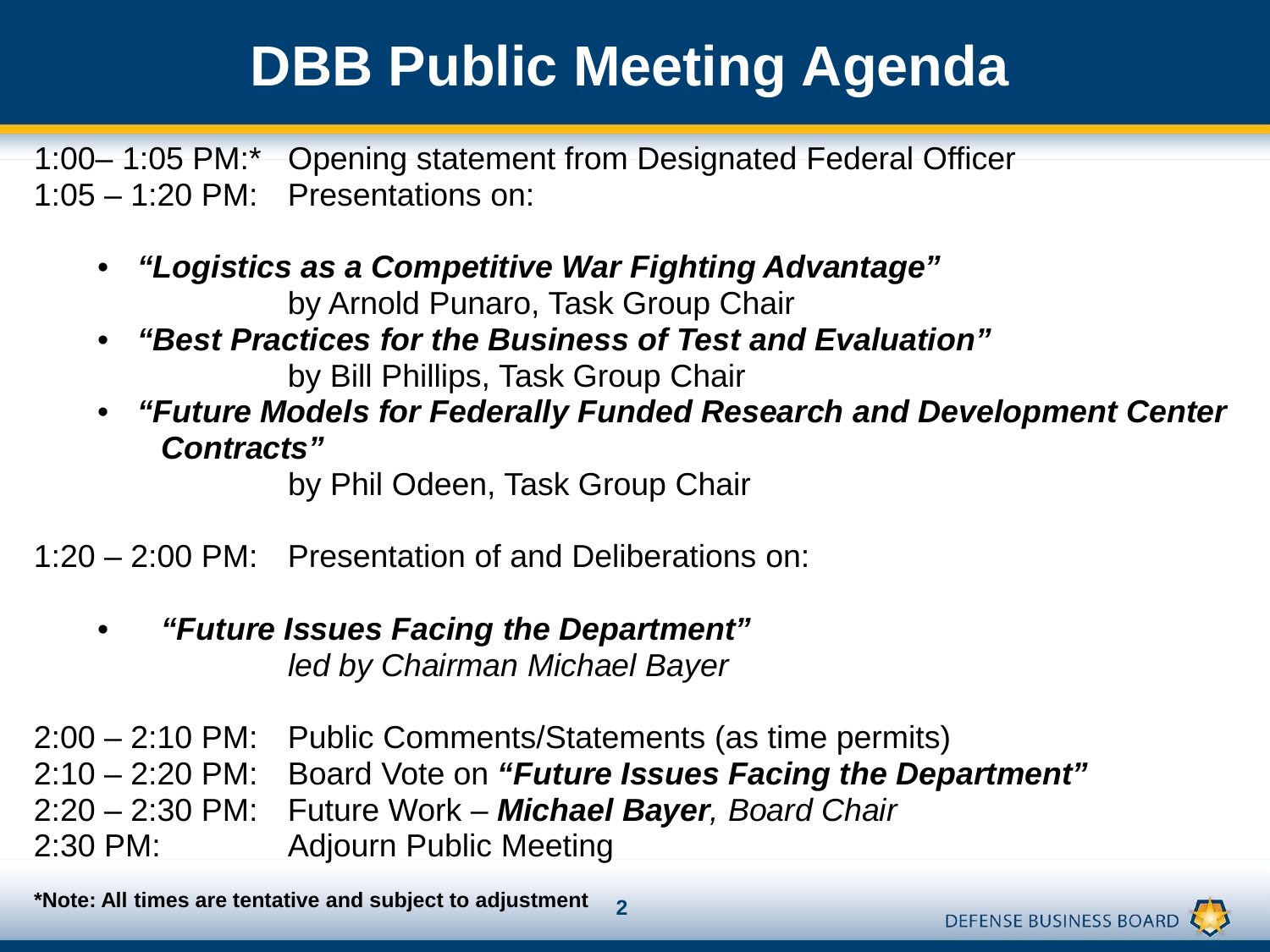

## **Presentation on:**

## **Logistics as a Competitive War Fighting Advantage**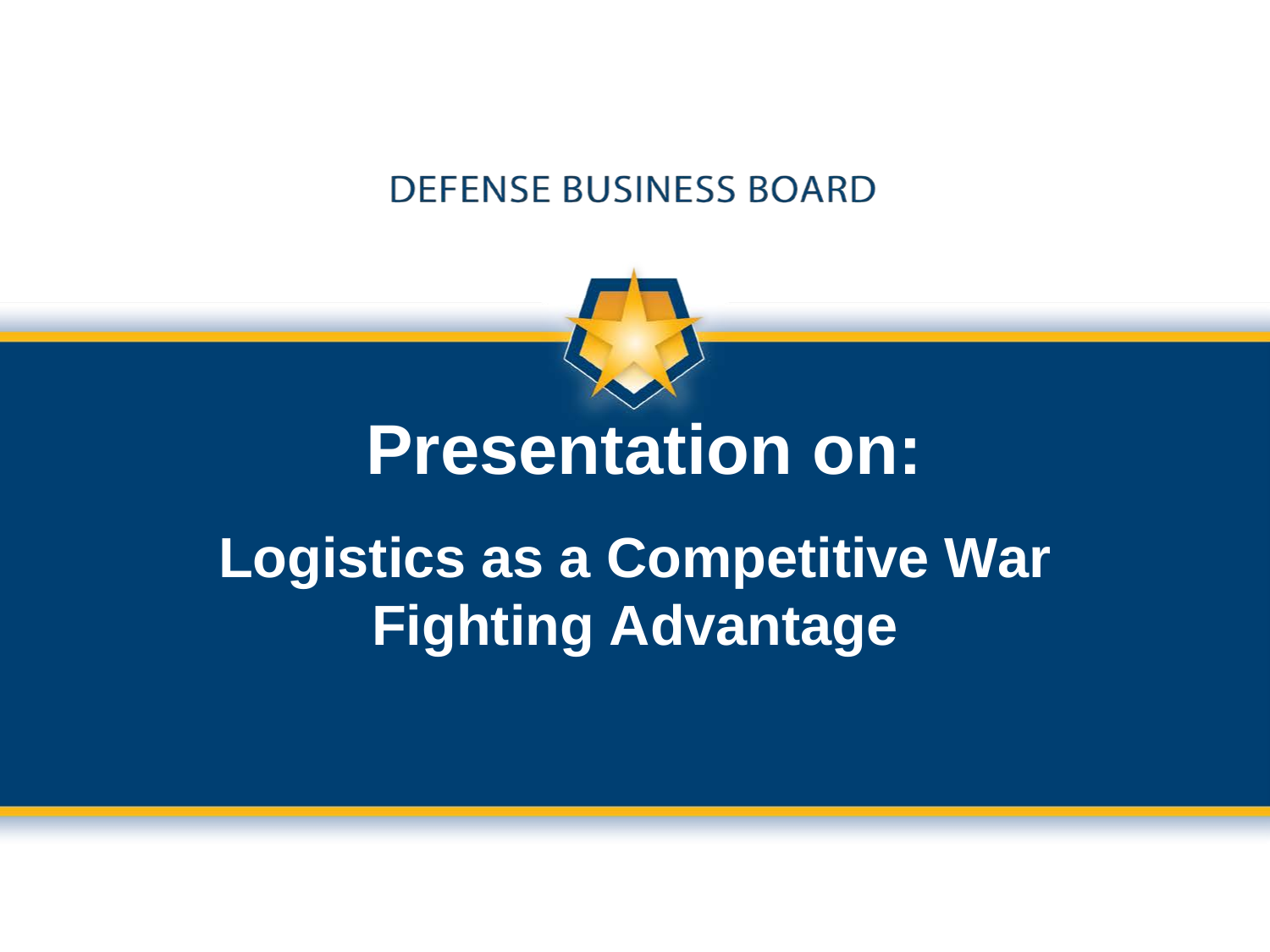## **Logistics as a Warfighting Advantage**

#### **Task Group Members**

- MGen(Ret) Arnold Punaro(Chair) Mr. Bill Phillips
- 
- Mr. John O'Connor CDR Garrett Campbell, USN

## **The Task**

Recommend those actions the Department should take to optimize our logistics enterprise and to address other matters which jeopardize logistics as a real warfighting advantage

## **Current Status**

Interviews complete, data evaluation, red teaming and finalizing of recommendations

## **Out Brief**

Oct 20, 2016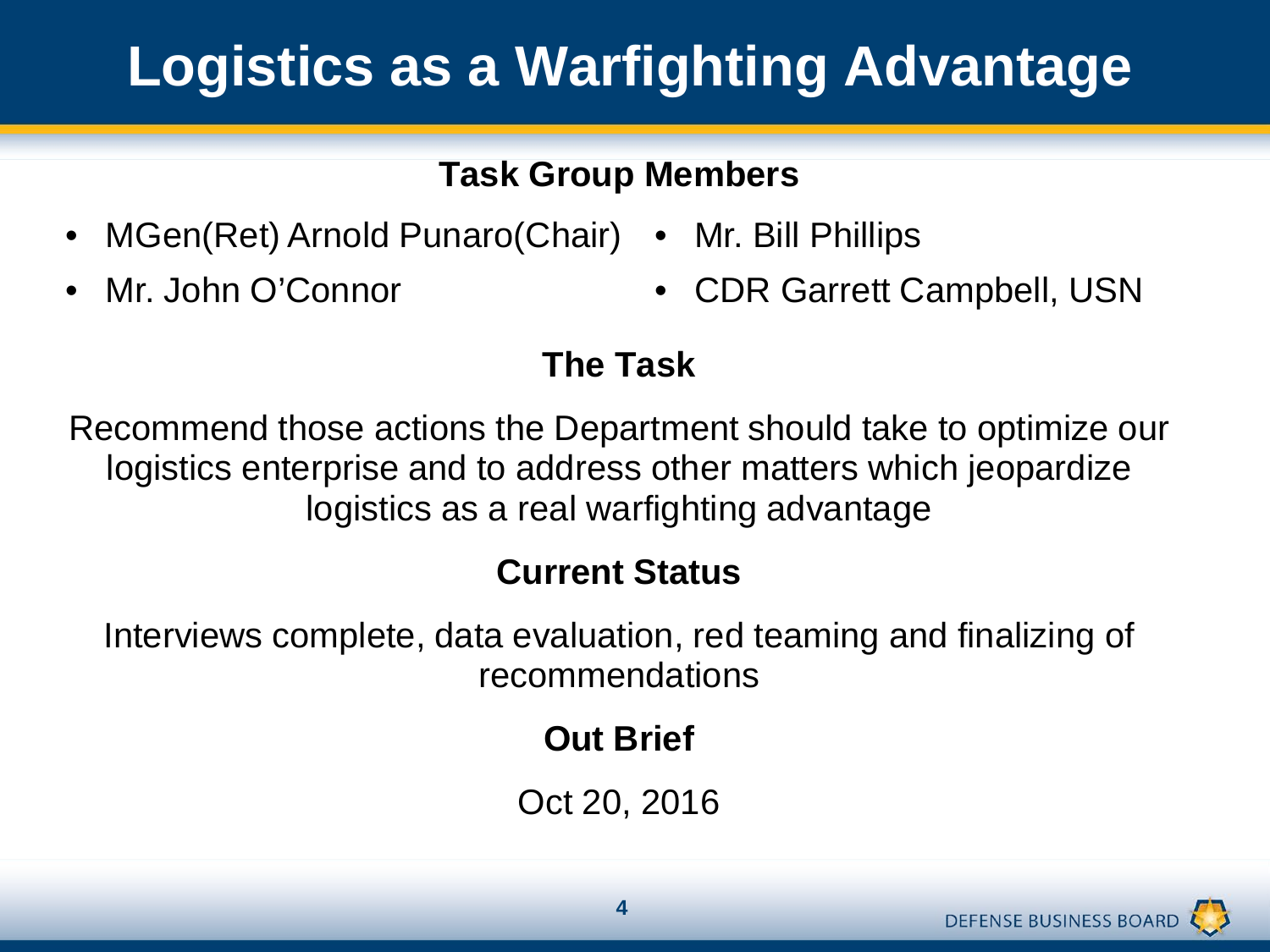

## **Presentation on:**

## **Best Practices for the Business of Test and Evaluation**

*Draft -- pre-decisional pending full Board deliberations*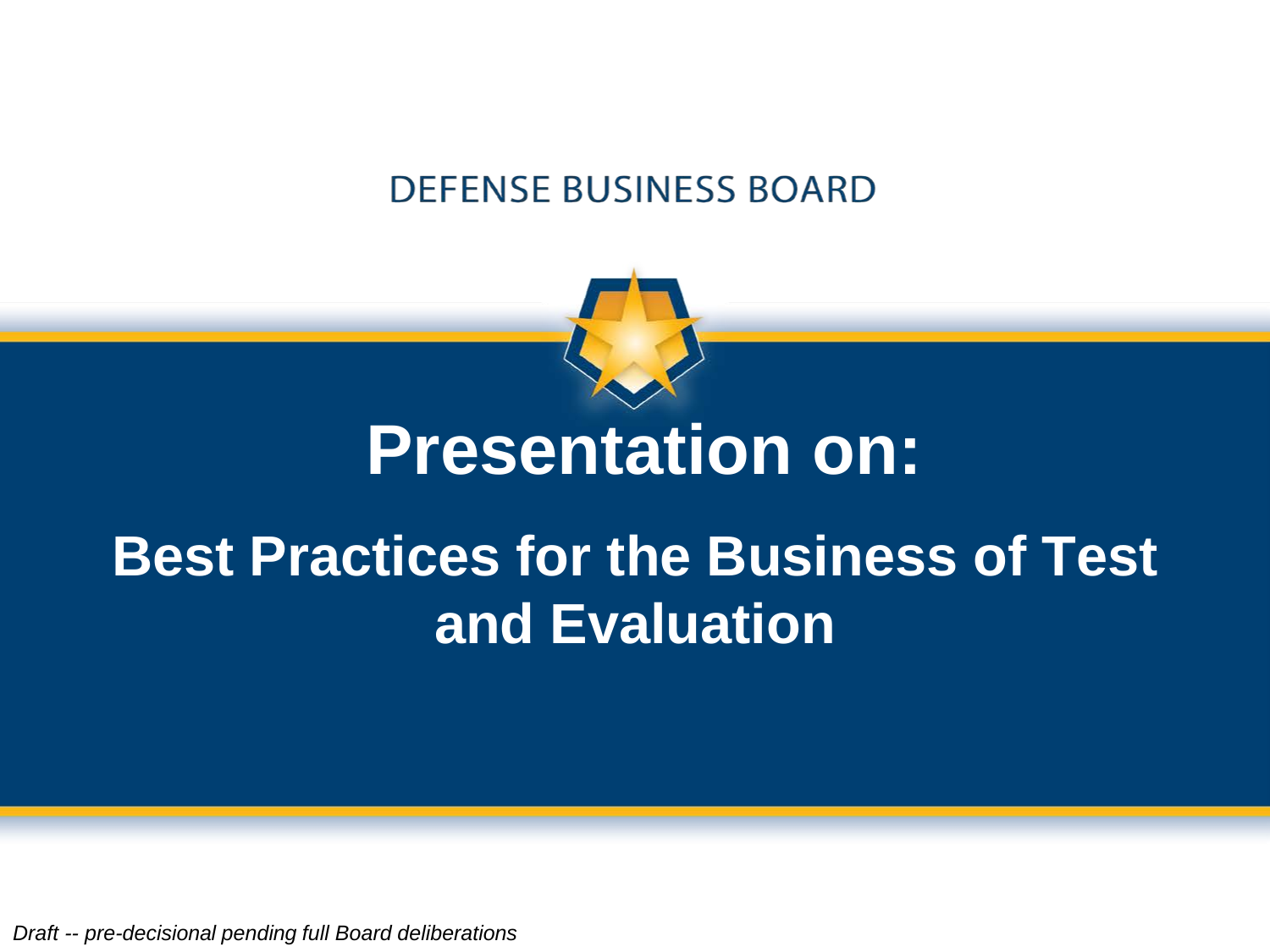## **Test and Evaluation (T&E)**

#### **Task Group Members**

- Mr. Bill Phillips (Chair) Mr. Lon Levin
- 
- 
- Mr. Sandy Apgar Capt Tom Koch, USMC
	- Lt Col Tony Cianciolo, ANG

## **The Task**

Evaluate the Department's test and evaluation processes and facilities; explore methods to save money and create process efficiencies

## **Current Status**

TG has spoken with service and OSD T&E executives; several pending interviews with industry; intent to talk with select service chiefs, SOCOM

## **Out Brief**

Oct 20, 2016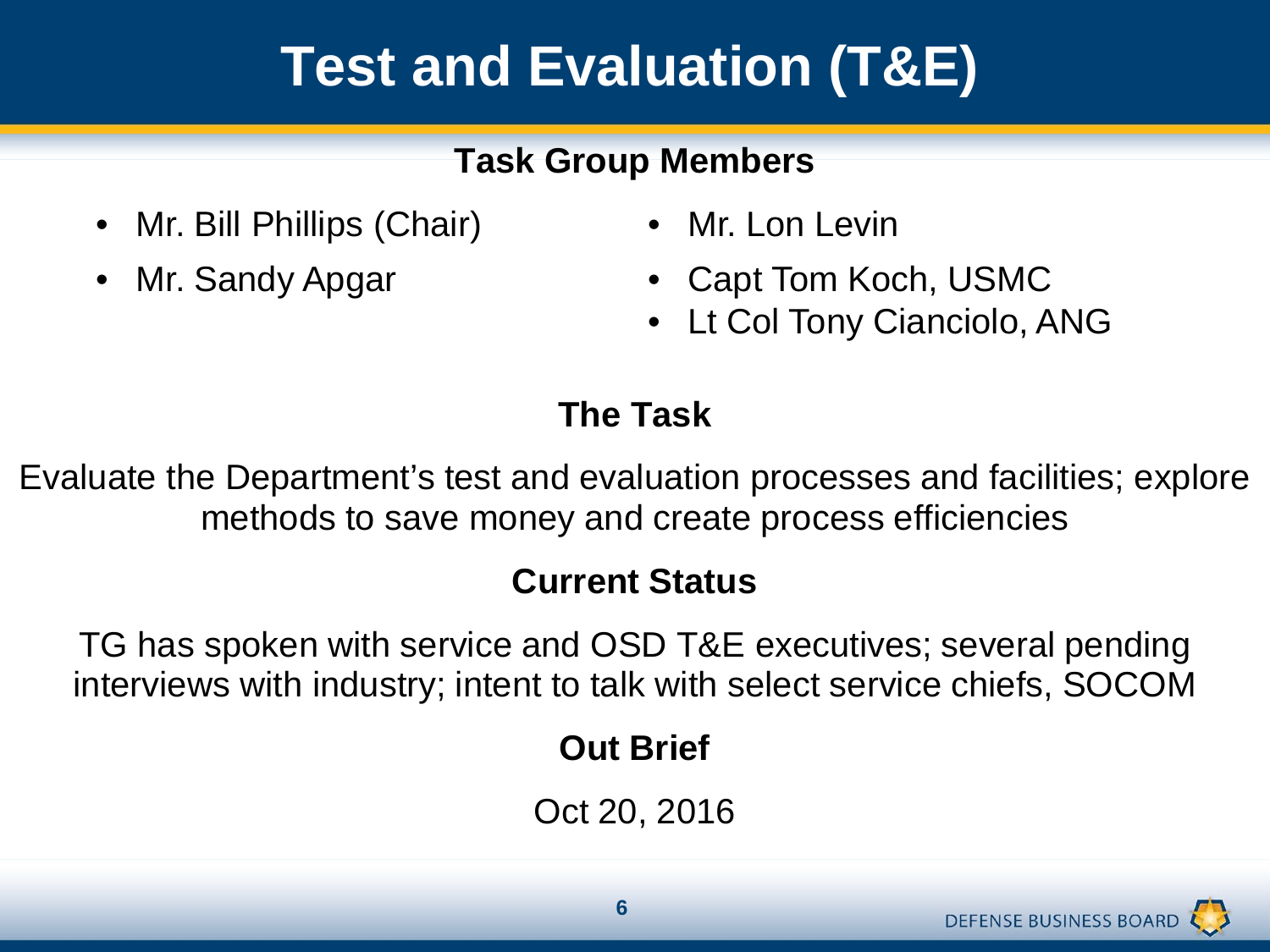

# **Future Models for Federally Funded Research and Development Center Contracts Presentation on:**

*Draft -- pre-decisional pending full Board deliberations*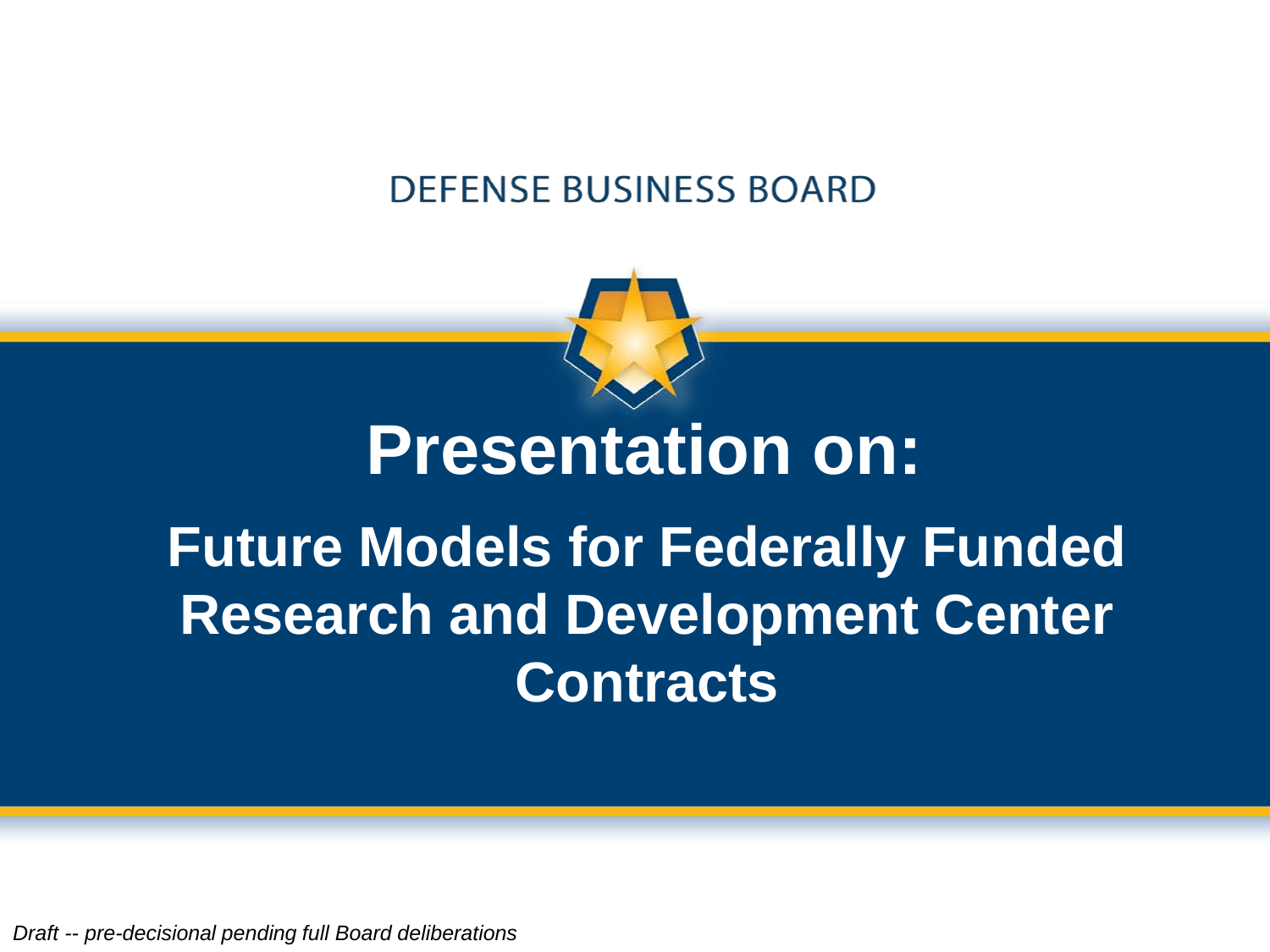## **FFRDC**

#### **Task Group Members**

- Mr. Phil Odeen (Chair) Mr. Jerry Hultin
- 
- 
- Mr. Taylor Glover Lt Col Tony Cianciolo, ANG
	- Maj George Delong, USAF

## **The Task**

Recommend an appropriate future model and focus for DoD sponsored FFRDC contracts

## **Current Status**

Interviews completed; working on analysis & data collection

**Out Brief**

Oct 20, 2016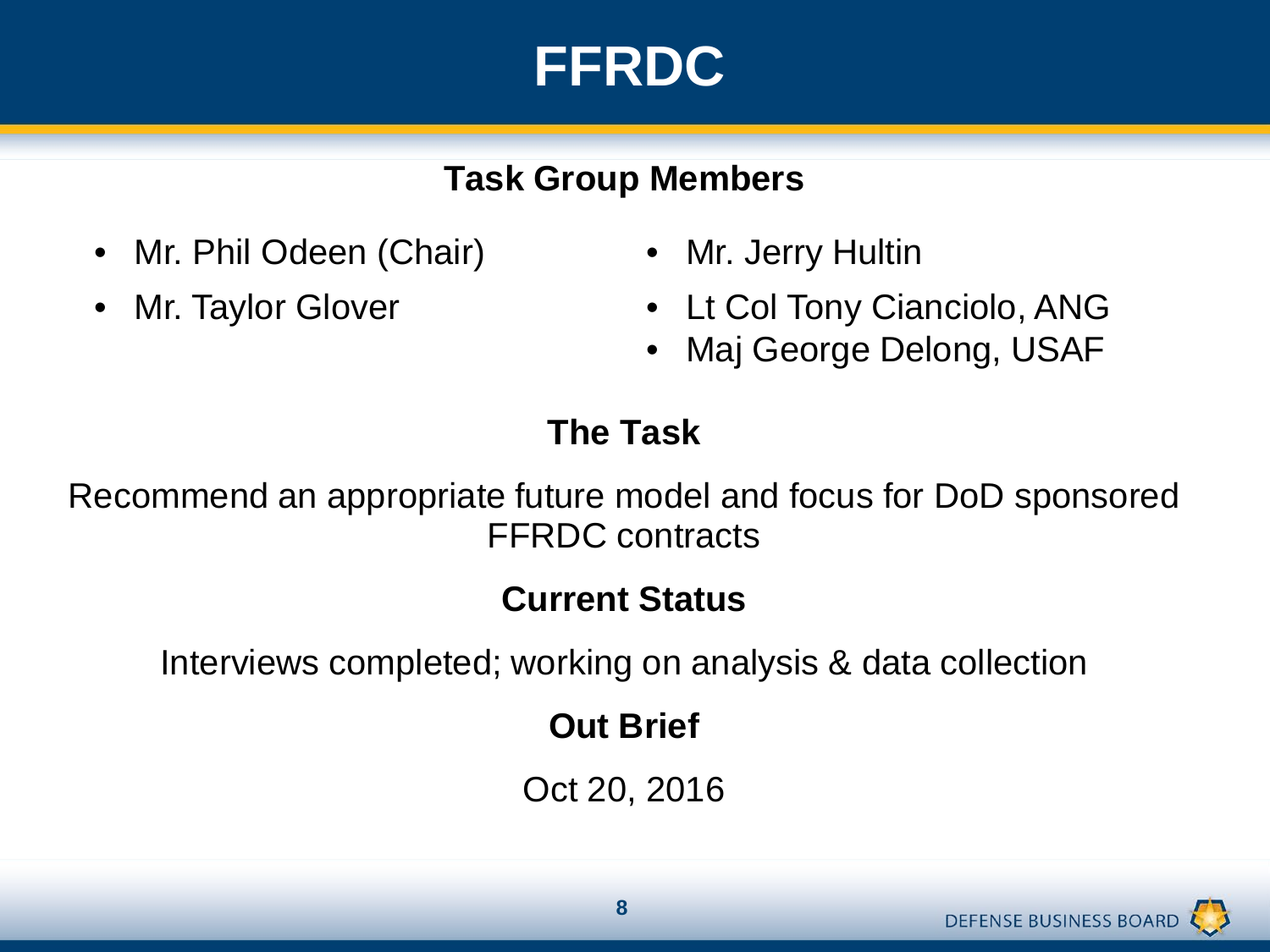

# **Future Issues Facing the Department Deliberations**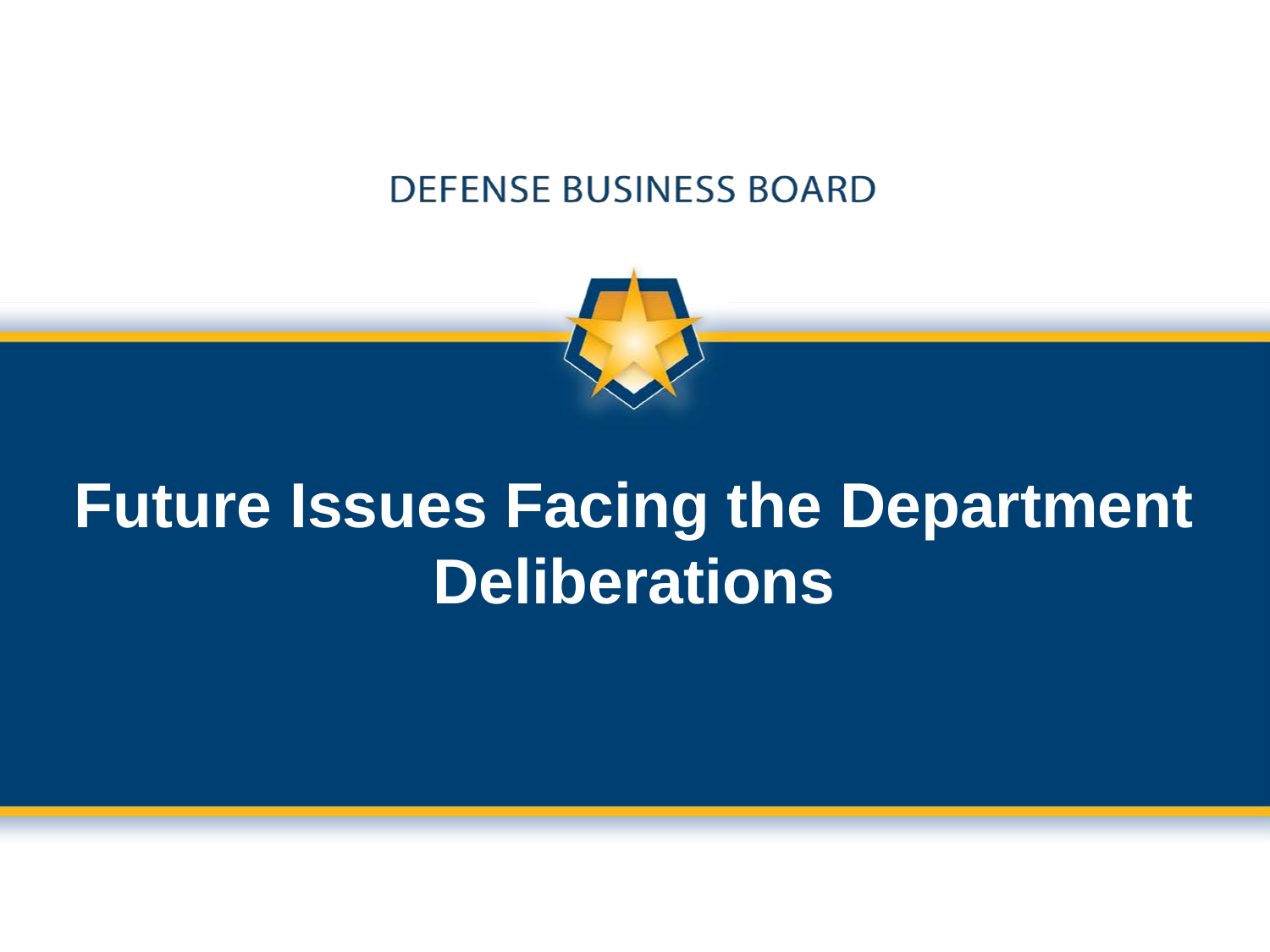## **Task**

"…develop, from a private sector business perspective, a series of topic papers germane to the Department's current and incoming senior executives and leaders focusing on effectively managing a large-scale enterprise through transition."

"…opinions and recommendations should offer advice on the unique challenges and opportunities of a management position within an enterprise as vast and diverse as the DoD."

> *Terms of Reference – Issues Facing the Department Deputy Secretary of Defense, Robert O. Work, signed June 2, 2016*

> > **DEFENSE BUSINESS BOA**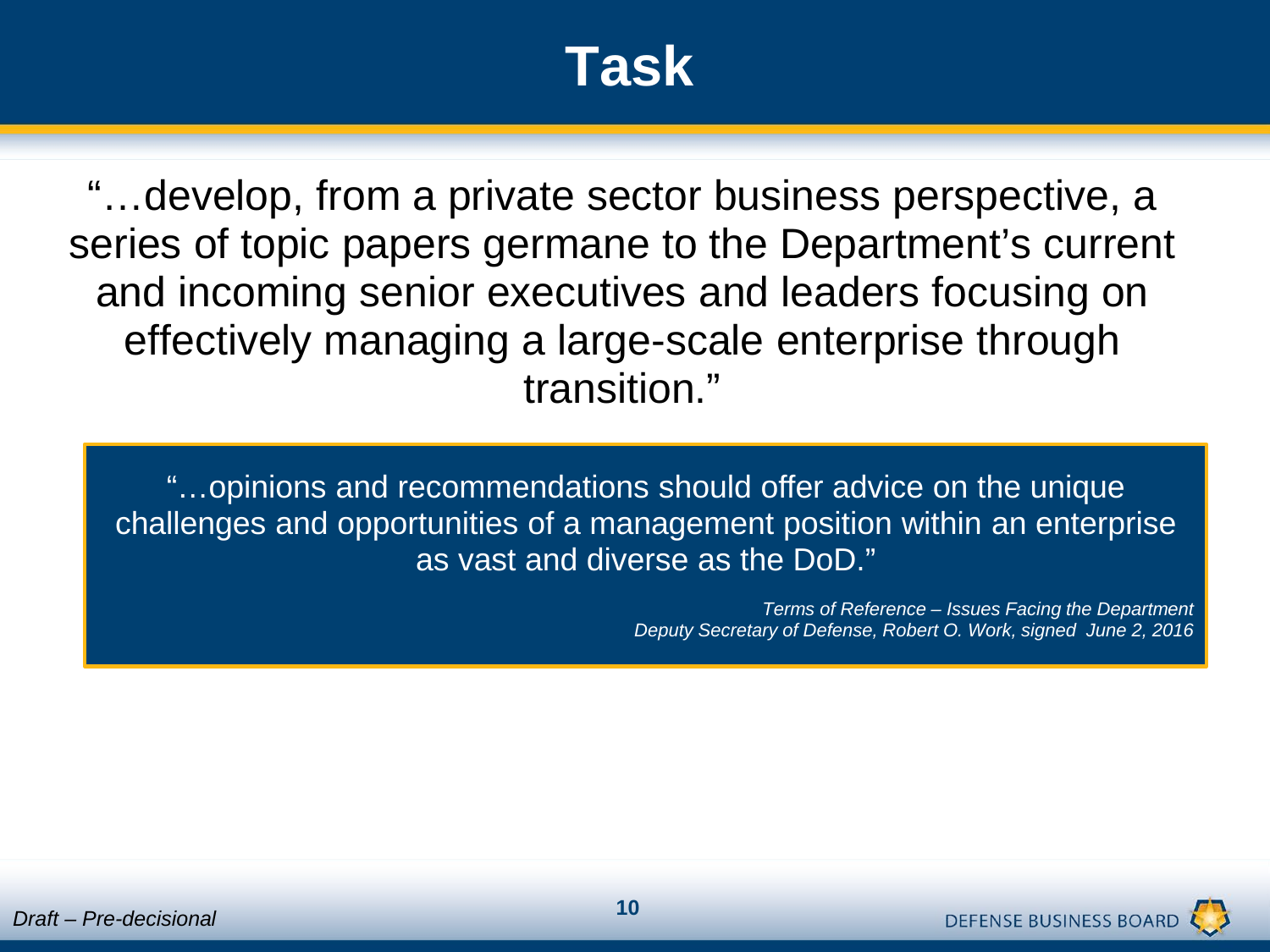# **DBB Transition Report**<br>Guiding Principles

| <b>Transition Report Characteristics</b>   | <b>Understanding the Environment</b>                             |
|--------------------------------------------|------------------------------------------------------------------|
| $\triangleright$ In DBB areas of expertise | $\triangleright$ Lessons learned from past transition<br>reports |
| $\triangleright$ Avoid partisan topics     | $\triangleright$ Mistakes to avoid                               |
| $\triangleright$ Precise not philosophical | $\triangleright$ Identify what worked well                       |
| $\geq$ 3-4 page paper per topic            | $\triangleright$ What are the big levers to achieve<br>results?  |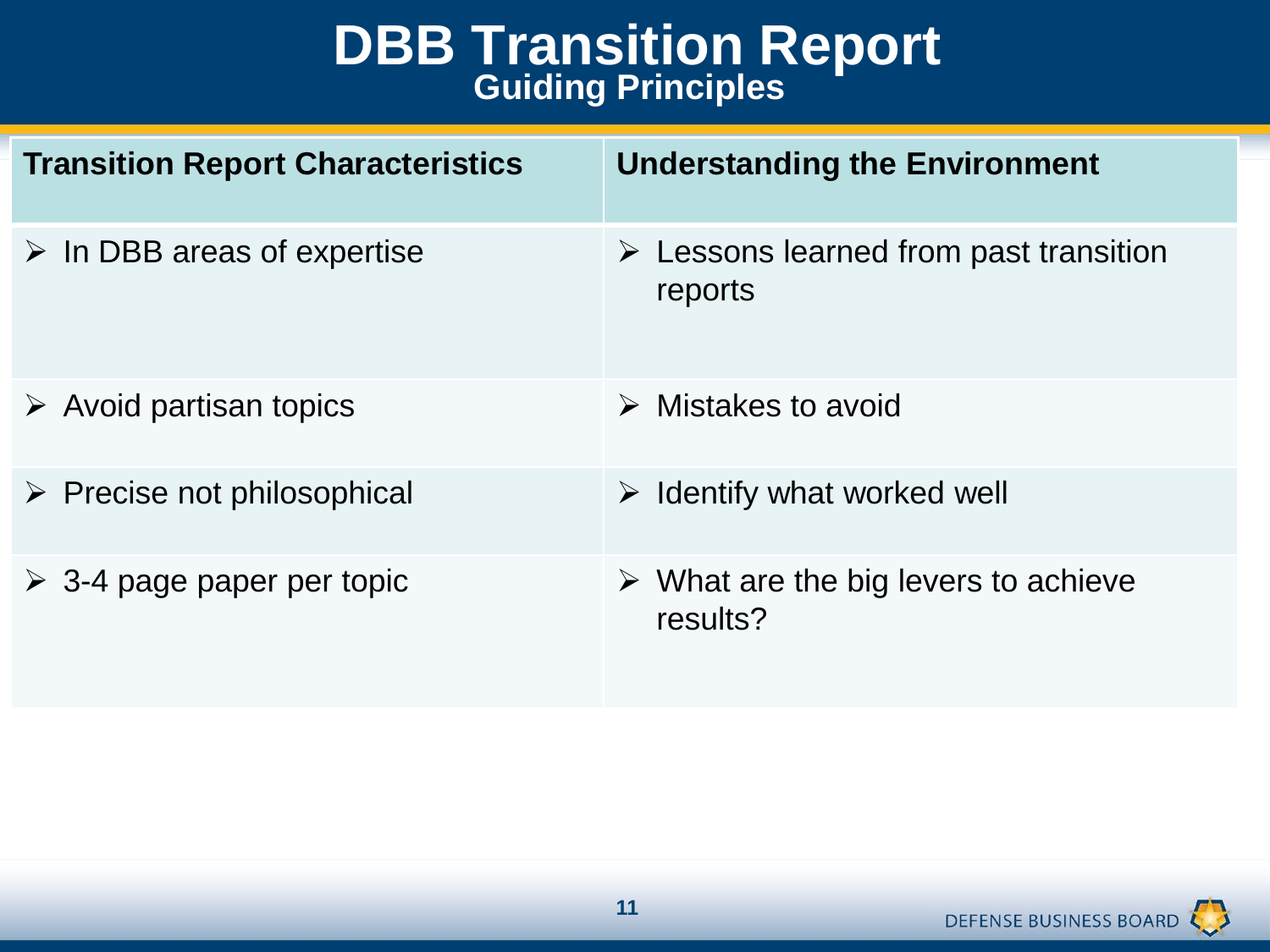## **Intent**

- Given the time consideration of this study, Board members will deliberate and vote in public session only on the proposed structure of its recommendations to the Department on Future Issues Facing the Department
- The structure that is approved in the public session will be presented to the Secretary and Deputy Secretary of Defense for consideration and guidance on dissemination.
- **This report will provide the substantiating data and** material for its recommendations in a prose form.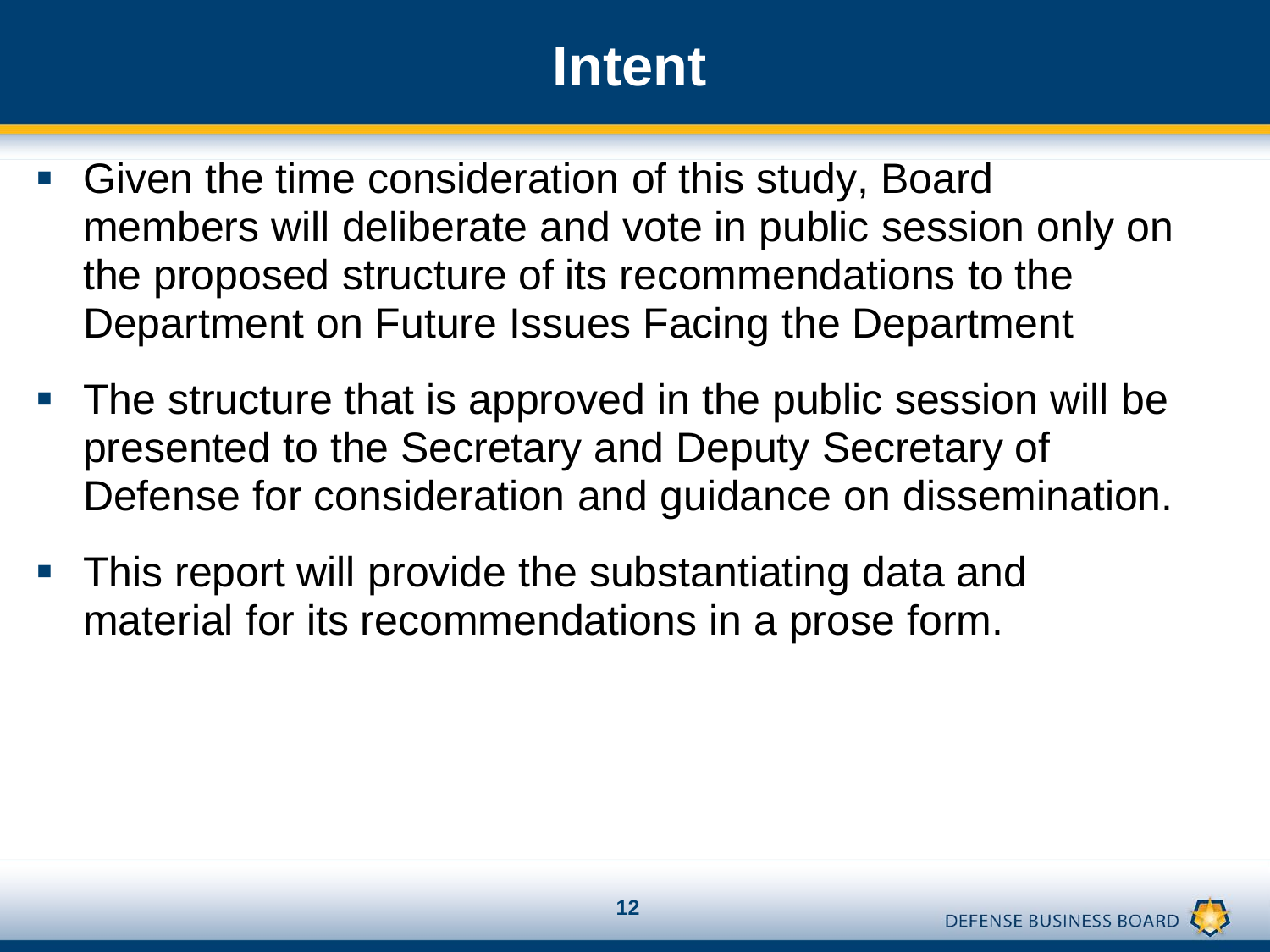# **Future Issues Facing the Department Proposed Report Structure**

#### **PREFACE CHAPTER 1.0. ITEMS REQUIRING IMMEDIATE ATTENTION**

- $\triangleright$  Focus the Effort
- $\triangleright$  Build the Strongest Team

#### **CHAPTER 2.0. NEAR-TERM OBSTACLES THAT COULD HAMPER LONG-TERM SUCCESS**

- Recognize the reality of Budget Constraints to Instill Fiscal Discipline and Drive Change
- Manage Personnel and Infrastructure Cost
- Maximize Agility and Add Flexibility to the Department's Institutional Enterprise

#### **CHAPTER 3.0. ORGANIZE THE DEPARTMENT FOR SUSTAINED CHANGE**

- $\triangleright$  Improve the Speed and Effectiveness of the Business Enterprise
- Focus the Secretary's Time on the Most Strategic Objectives
- $\triangleright$  Track Performance to Improve Accountability
- Align the Services and Defense Agencies to the Secretary's Agenda
- ▶ Develop Meaningful Selection Criteria for the Key Positions

#### **CHAPTER 4.0. NECESSITIES FOR A SUCCESSFUL LEGACY**

- $\triangleright$  A Vision for the Future of DoD
- **► Create an Innovative Culture**
- $\triangleright$  Build a Talent Bench
- **▶ Create a Cost and Performance Culture<sub>13</sub>**

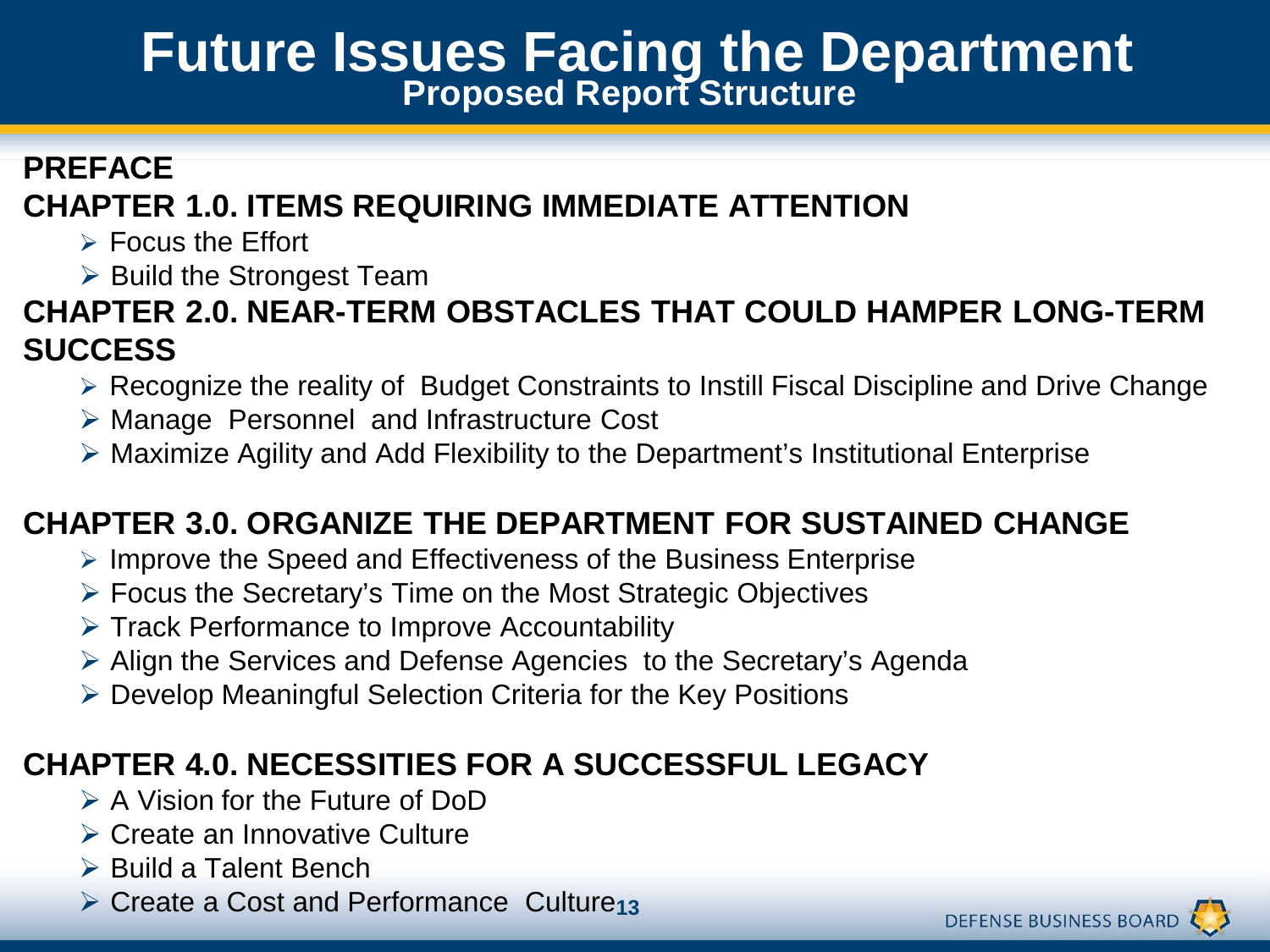

## **Future Work**

*Michael Bayer Chairman*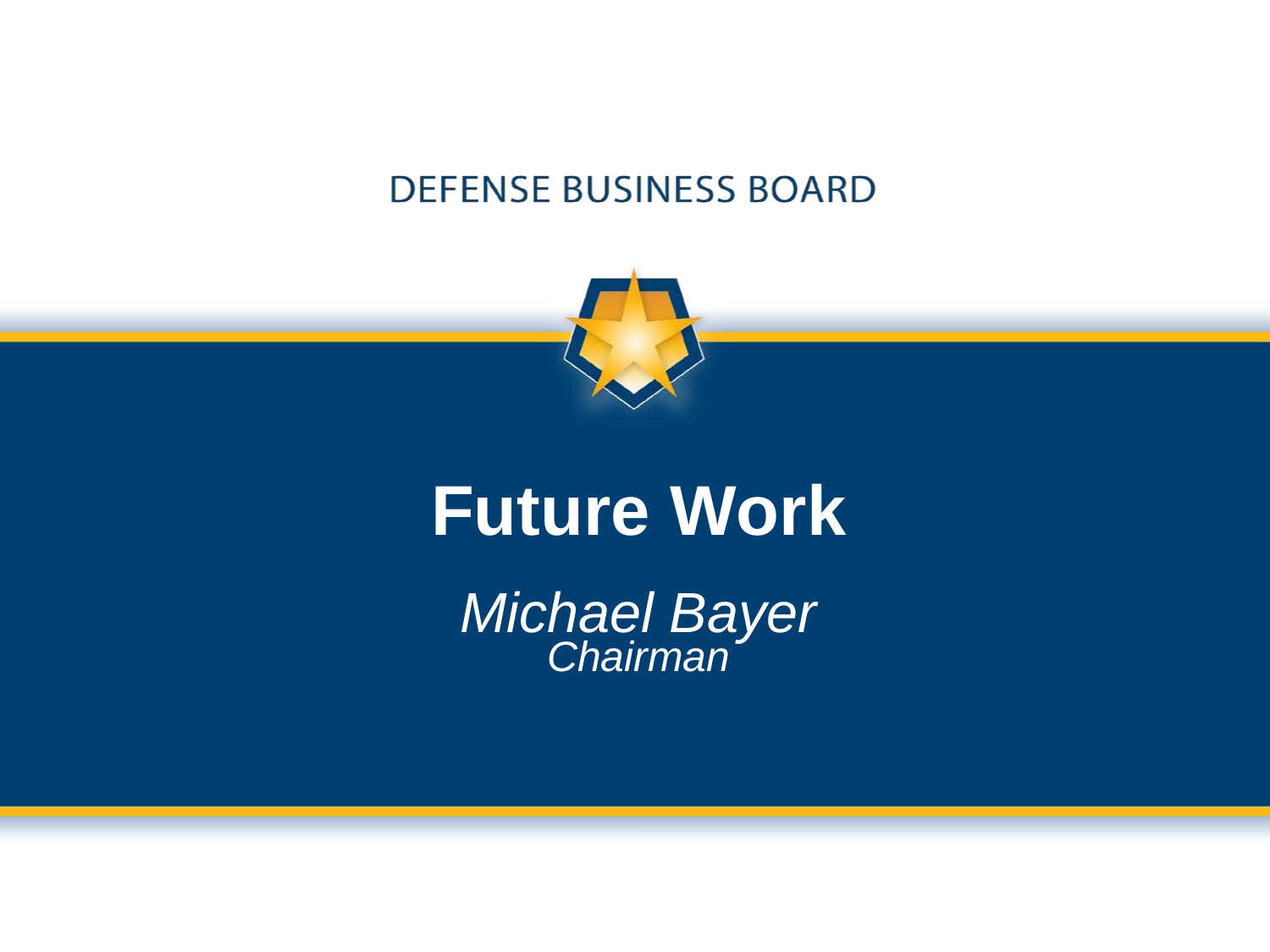## **Future Work – Potential Topics**

- **De-conflicting acquisitions oversight**  Study the myriad processes of audit and management entities that oversee acquisitions in DoD – 20-year comparison of quantity/quality/overlap; how they have changed over time
- **DoD Dependent Schools** Examine the cost vs. benefit vs. equities distribution for the total DoD population
- **Non-Appropriated Fund (NAF) business lines -** Assess the longterm financial viability of each of the NAF entities, including any needs for periodic review
- **-** Downsizing and Rationalizing OSD Assess from a private-sector aspect the impact of ongoing delayering efforts and headquarters reduction requirements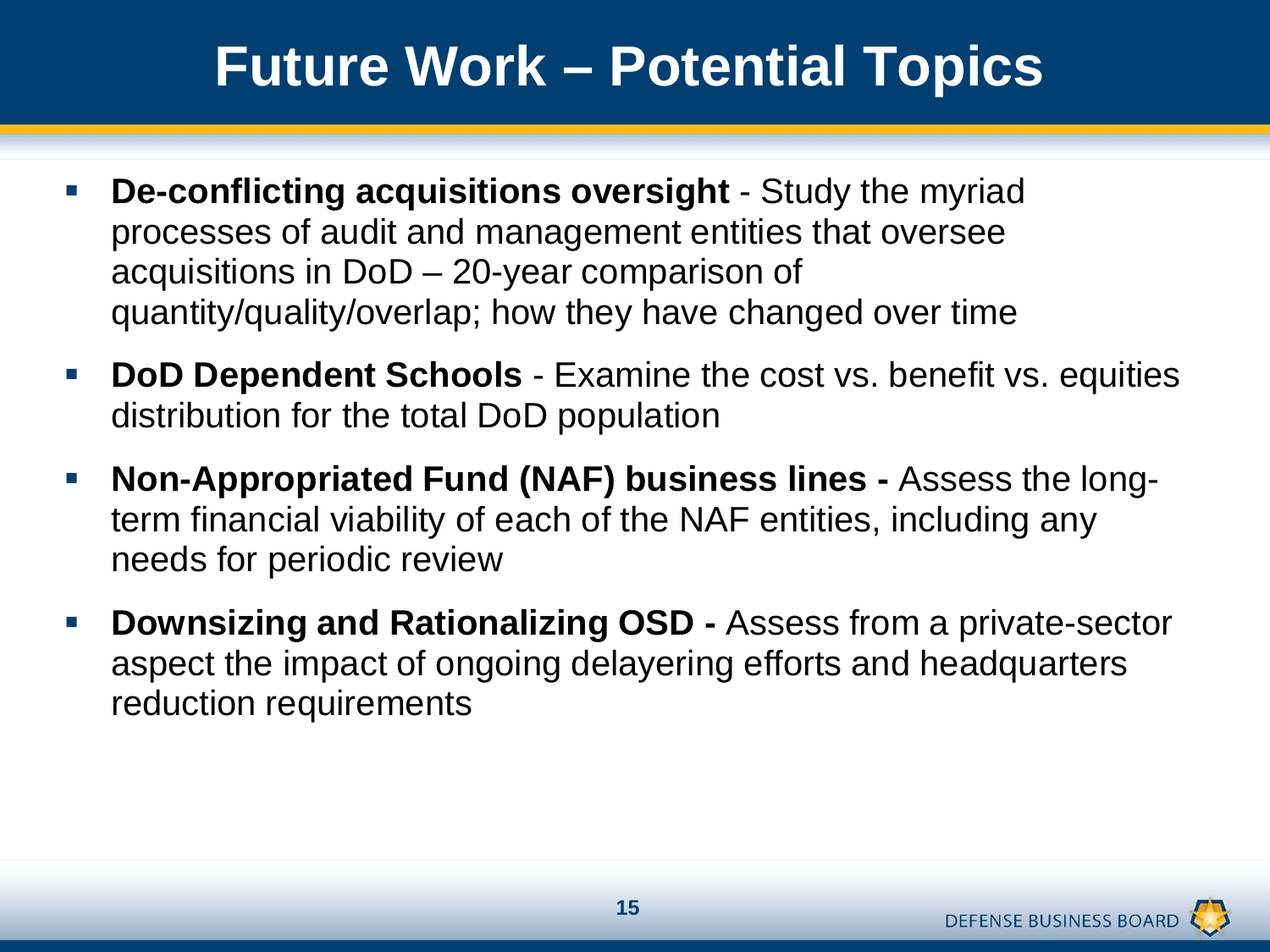## **DBB TG Timeline to January '17**